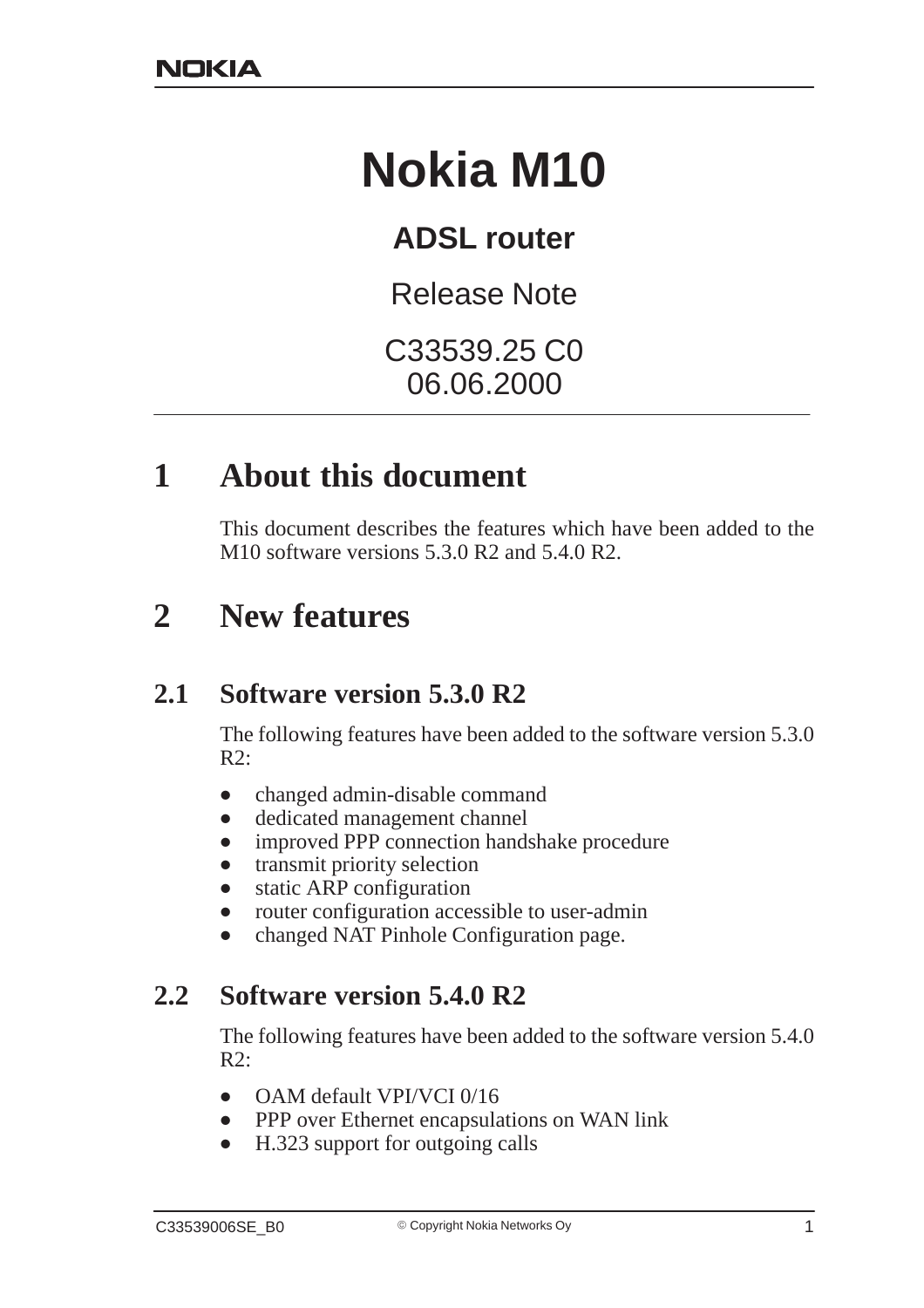$\bullet$ PPP over Ethernet only bridging

#### **2.3 Changed admin-disable command**

A new **Admin Restrictions** command has been added. It replaces the commands which were used to control the management of the M10. You must have the admin rights to access this command. You can allow management only through the desired ports. With this command you can, for example, disable management through the Ethernet port. The restrictions can be configured through the following CLI commands:

| <b>Command</b>     | <b>Enable/disable the management through Ethernet</b><br>port                                                                                                                                                                                             |
|--------------------|-----------------------------------------------------------------------------------------------------------------------------------------------------------------------------------------------------------------------------------------------------------|
| <b>Description</b> | Enables/disables the management of Nokia M10<br>through the Ethernet port.                                                                                                                                                                                |
| Syntax             | set ip ethernet restrictions [none admin-disabled]                                                                                                                                                                                                        |
| Arguments          | The restrictions argument is used to enable/dis-<br>able management through the Ethernet port. None<br>means that M10 can be managed through the Ethernet<br>port and admin-disabled disables the possibility to<br>manage M10 through the Ethernet port. |
| Example            | m10> set ip ethernet restrictions admin-<br>disabled                                                                                                                                                                                                      |

You can also disable management through the Ethernet port with your Web browser (see Figure 1) by clicking the **Admin-Disabled** radio button.

Note If you disable management through the Ethernet port and reboot M10 you can no longer manage M10 with your local Web browser or telnet.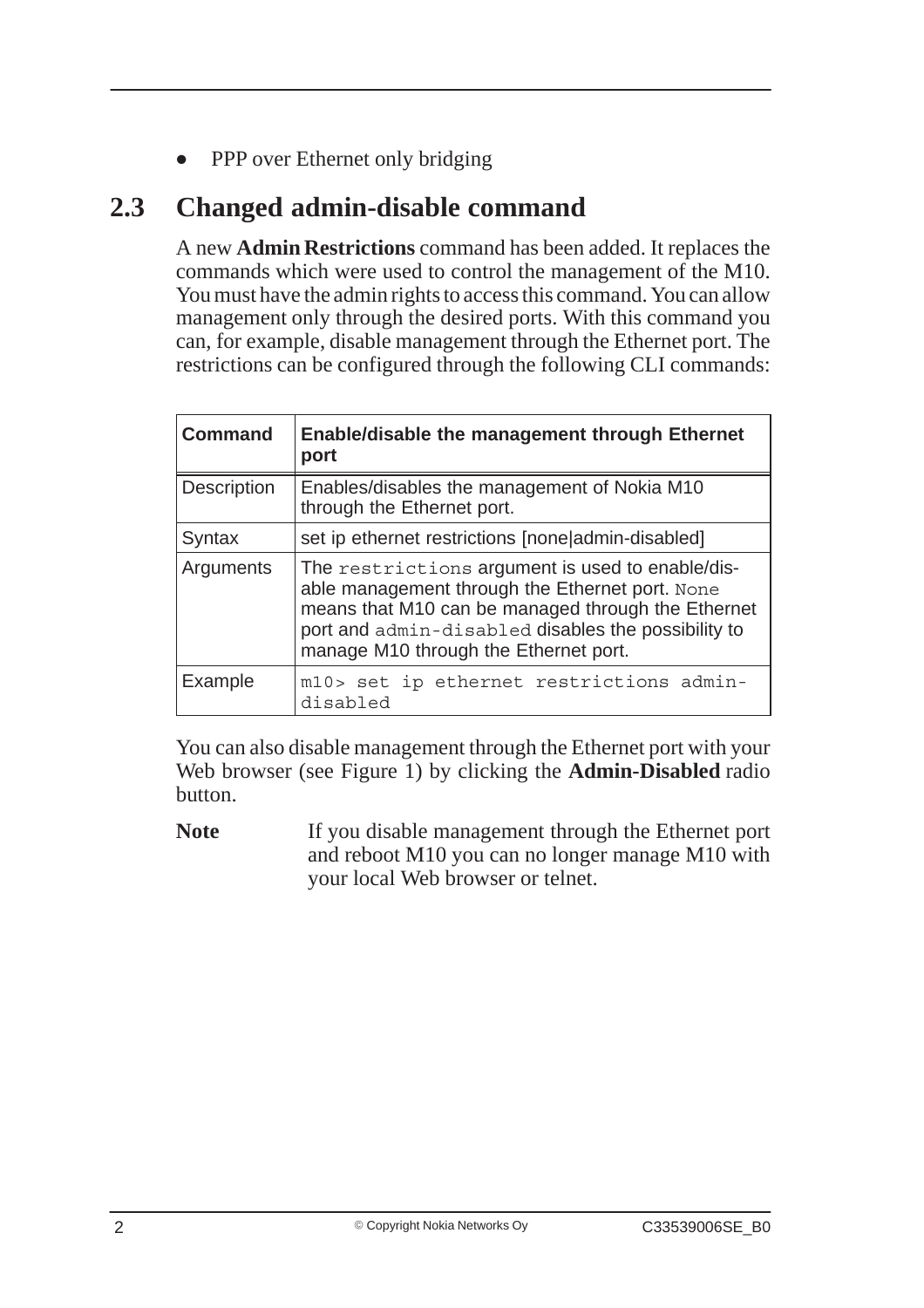

#### **Router Configuration**



**Figure 1** Disabling management through the Ethernet port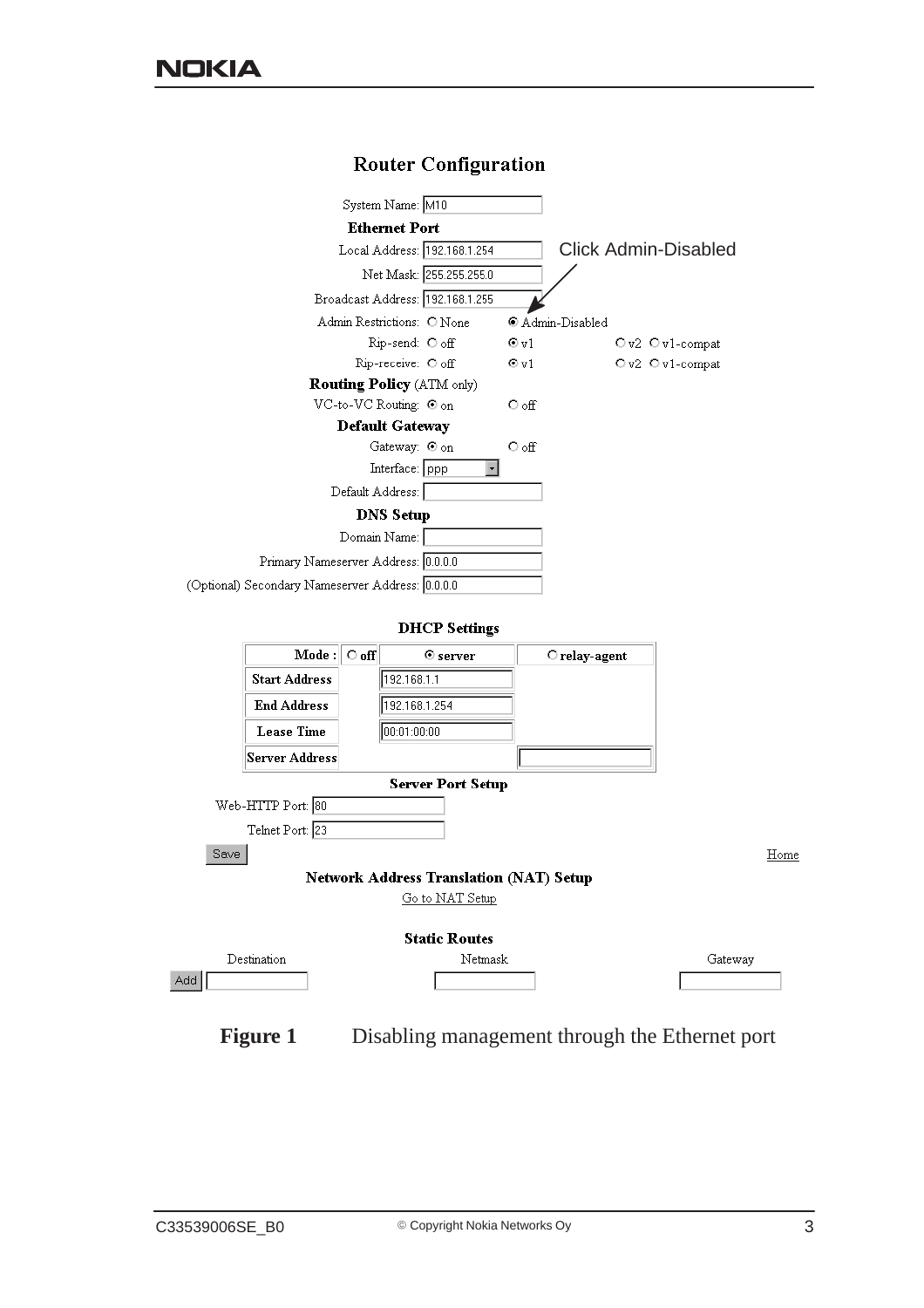| <b>Command</b>     | Enable/disable the management through PPP link                                                                                                                                                                                                                                                                                                                                                                                                                                                       |
|--------------------|------------------------------------------------------------------------------------------------------------------------------------------------------------------------------------------------------------------------------------------------------------------------------------------------------------------------------------------------------------------------------------------------------------------------------------------------------------------------------------------------------|
| <b>Description</b> | Enables/disables the management of Nokia M10<br>through the specified ATM link using ppp-vcmux encap-<br>sulation.                                                                                                                                                                                                                                                                                                                                                                                   |
| Syntax             | set ip ip-ppp {vccx} restrictions [none admin-dis-<br>abled admin-only]                                                                                                                                                                                                                                                                                                                                                                                                                              |
| Arguments          | The first argument identifies the ATM channel (vccx, $x =$<br>1  8). If there is only one ATM channel using ppp-<br>vcmux encapsulation you can leave the argument vccx<br>out. The second argument is used to configure restric-<br>tions. None means that there are no management re-<br>strictions, admin-disabled disables the possibility to<br>manage M10 through this link, admin-only makes<br>this link the dedicated management channel which can<br>only be used for management purposes. |
| Example            | m10> set ip ip-ppp vcc1 restrictions<br>admin-disabled                                                                                                                                                                                                                                                                                                                                                                                                                                               |

| <b>Command</b>     | Enable/disable the management through channels<br>using IP over ATM or bridged encapsulations                                                                                                                                                                                                                                                                                                                                                                                                 |
|--------------------|-----------------------------------------------------------------------------------------------------------------------------------------------------------------------------------------------------------------------------------------------------------------------------------------------------------------------------------------------------------------------------------------------------------------------------------------------------------------------------------------------|
| <b>Description</b> | Enables/disables the management of Nokia M10<br>through the specified ATM link using ip-Ilc, ip-vcmux,<br>ether-IIc, or ether-vcmux encapsulation. This command<br>can be also used to configure a dedicated management<br>channel.                                                                                                                                                                                                                                                           |
| Syntax             | set ip dsl {vccx} restrictions [none]admin-dis-<br>abled admin-only]                                                                                                                                                                                                                                                                                                                                                                                                                          |
| Arguments          | The first argument identifies the ATM channel (vccx, $x =$<br>1  8). If there is only one ATM channel using one of<br>these encapsulations you can leave the argument<br>vccx out. The second argument is used to configure<br>restrictions. None means that there are no restrictions,<br>admin-disabled disables the possibility to manage<br>M10 through this port, admin-only makes this chan-<br>nel the dedicated management channel which can only<br>be used for management purposes. |
| Example            | m10> set ip dsl vcc2 restrictions admin-<br>only                                                                                                                                                                                                                                                                                                                                                                                                                                              |

The same commands are also available in the step mode.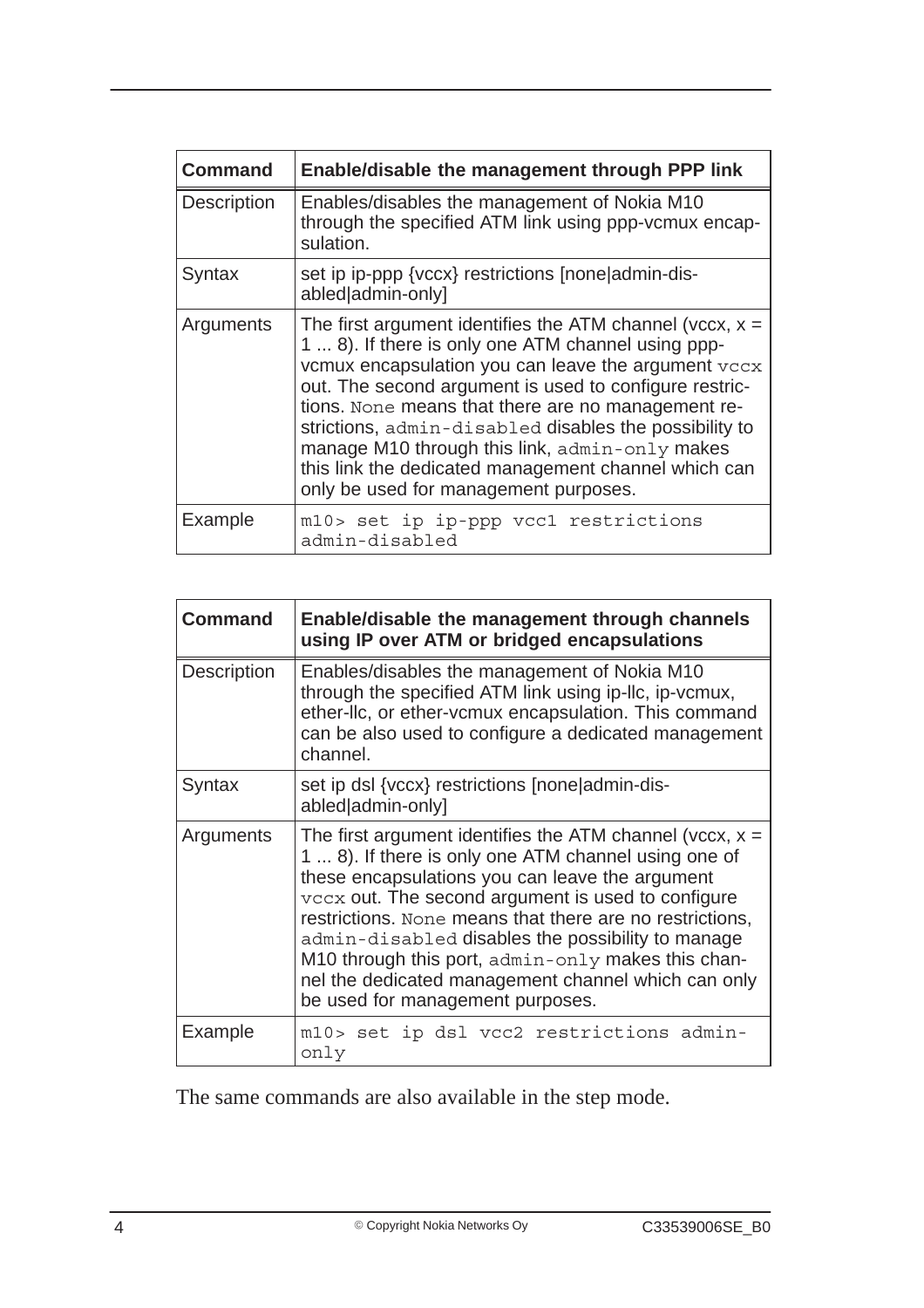## **2.4 Dedicated management channel**

The operator or Internet service provider can establish a dedicated management channel to the M10. This channel provides access to the M10 management (telnet and Web browser) and it can be used to upload a new software to the M10. When the management channel is enabled it prevents data traffic between the management channel and the Ethernet as well as traffic between the management channel and other active ATM channels. Figure 2 shows the principle of the dedicated management channel.

In Figure 2 VCC1 is used for customers data transmission. Administration through this channel has been disabled. The operator or the service provider uses the VCC2 for management purposes only.



**Figure 2** Dedicated management channel

#### **Enabling the dedicated management channel**

You can enable the dedicated management channel by configuring Admin restrictions as **admin-only** for the desired ATM channel. This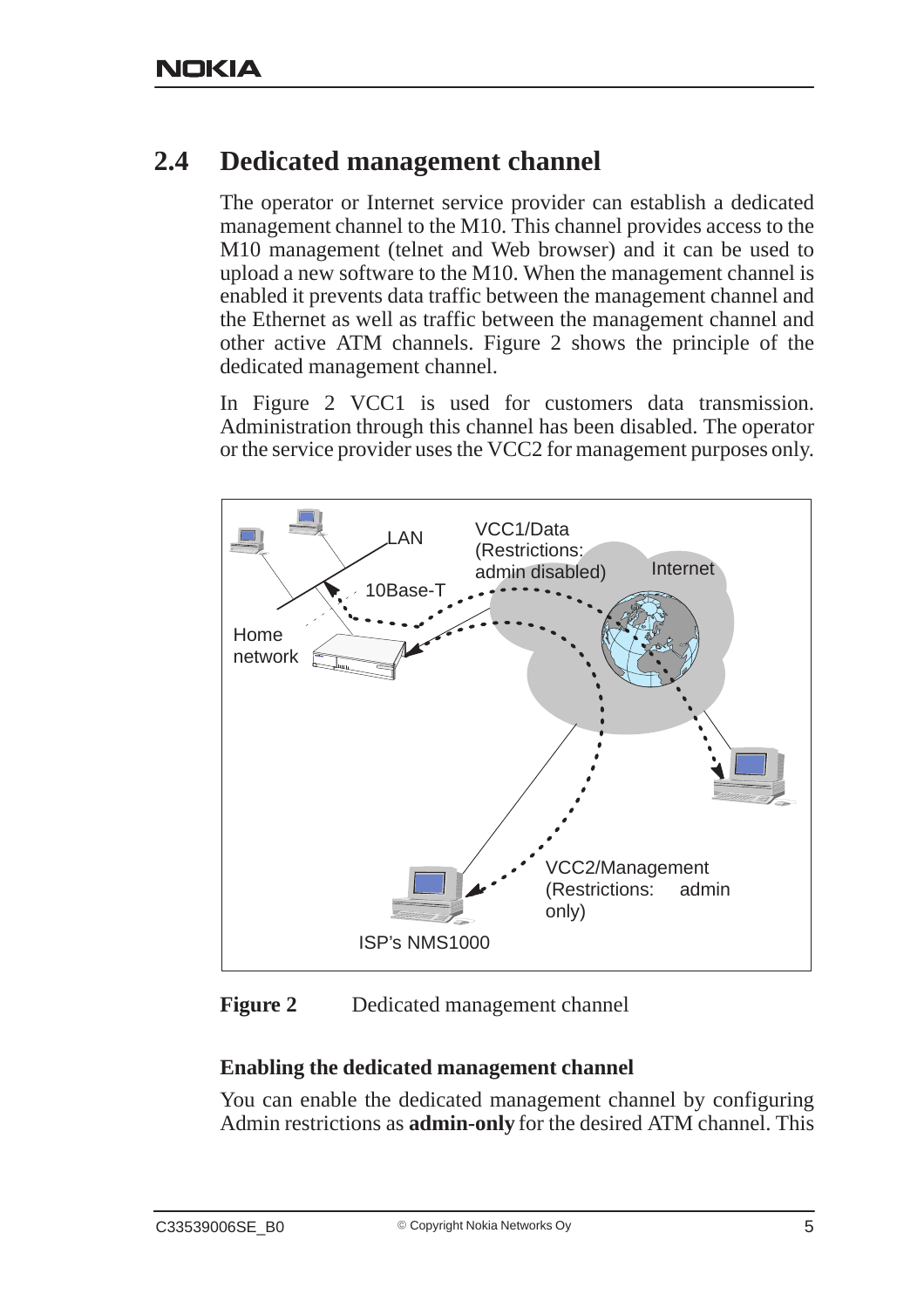can be done through CLI or with a Web browser. The corresponding CLI command is:

| Command            | Enable/disable the management through channels<br>using IP over ATM or bridged encapsulations                                                                                                                                                                                                                                                                                                                                                                                                 |
|--------------------|-----------------------------------------------------------------------------------------------------------------------------------------------------------------------------------------------------------------------------------------------------------------------------------------------------------------------------------------------------------------------------------------------------------------------------------------------------------------------------------------------|
| <b>Description</b> | Enables/disables the management of Nokia M10<br>through the specified ATM link using ip-Ilc, ip-vcmux,<br>ether-IIc, or ether-vcmux encapsulation. This command<br>can be also used to configure a dedicated management<br>channel.                                                                                                                                                                                                                                                           |
| Syntax             | set ip dsl {vccx} restrictions [none]admin-dis-<br>abled admin-only]                                                                                                                                                                                                                                                                                                                                                                                                                          |
| Arguments          | The first argument identifies the ATM channel (vccx, $x =$<br>1  8). If there is only one ATM channel using one of<br>these encapsulations you can leave the argument<br>vccx out. The second argument is used to configure<br>restrictions. None means that there are no restrictions,<br>admin-disabled disables the possibility to manage<br>M10 through this port, admin-only makes this chan-<br>nel the dedicated management channel which can only<br>be used for management purposes. |
| Example            | m10> set ip dsl vcc2 restrictions admin-<br>only                                                                                                                                                                                                                                                                                                                                                                                                                                              |

The same command is available in the step mode.

You can also enable the dedicated management channel with a Web browser through the VCCx configuration page by clicking the **Admin-Only** radio button (see Figure 3).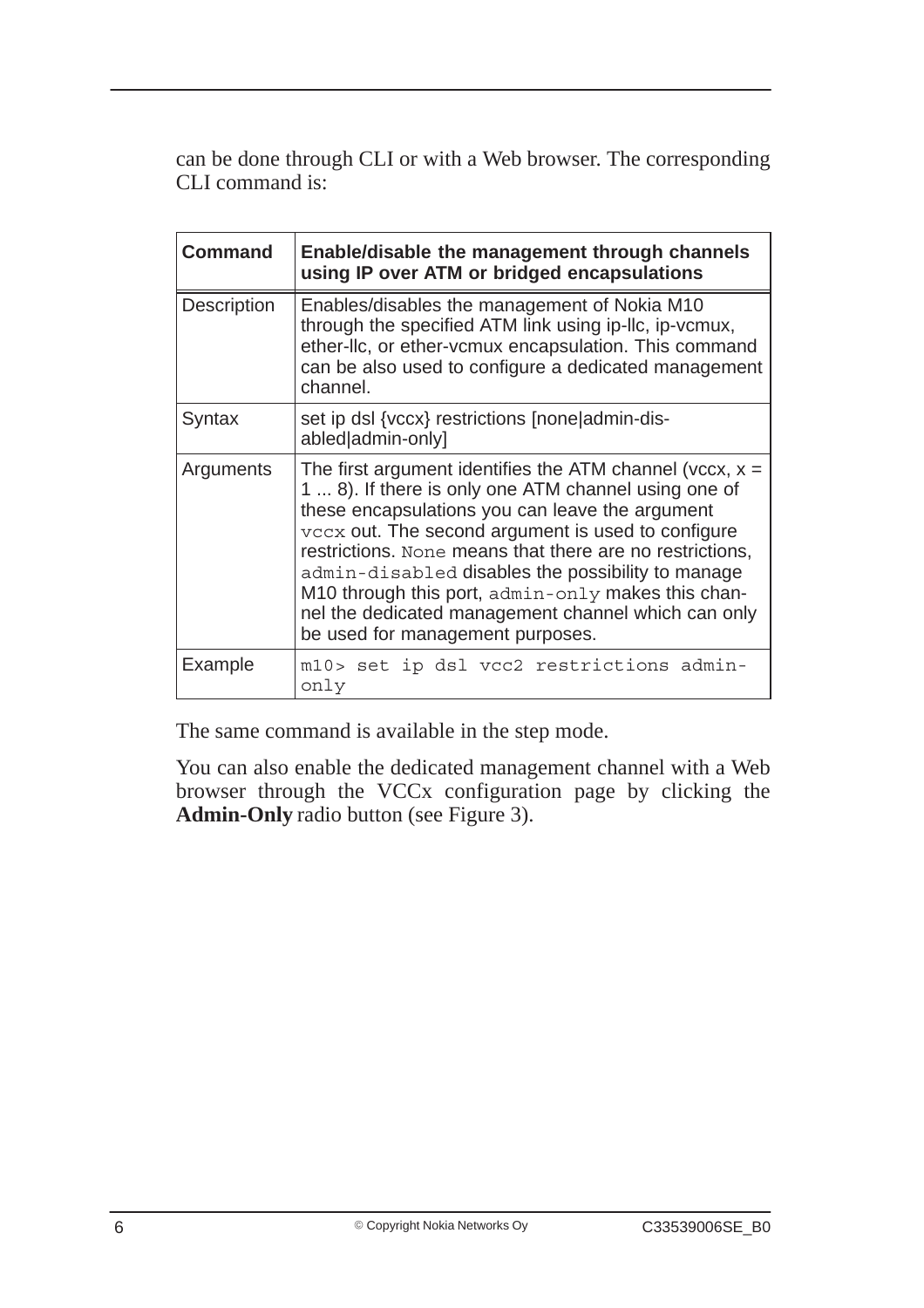

#### **VCC 1 Configuration**

**Figure 3** VCCx configuration page

#### **2.5 Improved PPP connection handshake procedure**

The PPP connection handshake procedure has been improved. In earlier versions, during congestion in the Remote access node, the PPP connection handshake sometimes failed. This has now been fixed.

#### **2.6 Transmit priority selection**

If you are using at least two upstream ATM connections, you can set priorities to these connections. You can also set the maximum transmit rate to the connection. The connection with a high priority gets more upstream bandwidth than the low priority connection. The following example clarifies the transmit priority selection: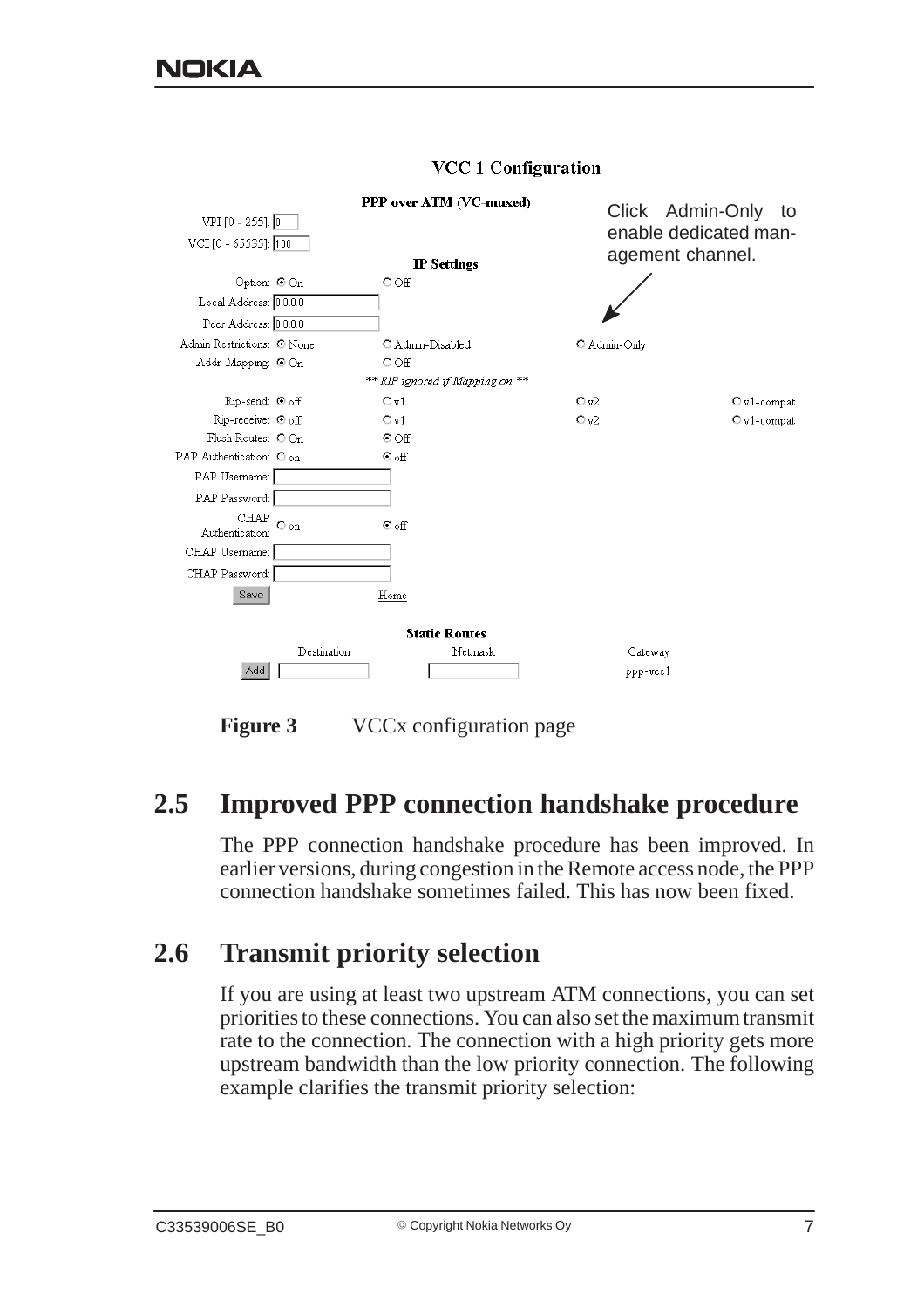| <b>Connection</b> | <b>Priority</b> | <b>Maximum transmit</b><br>rate |
|-------------------|-----------------|---------------------------------|
| VCC1              | <b>HIGH</b>     | 400 kbps                        |
| VCC <sub>2</sub>  | LOW             | $0$ (no limit)                  |

#### **Table 1** Transmit priority selection example settings

The settings shown in Table 1 affect the connections in the following way:

- $\bullet$ When VCC1 is not transmitting, VCC2 can use the whole bandwidth.
- $\bullet$ When VCC1 starts transmitting, it gets 400 kbps bandwidth and VCC2 gets the rest of the available bandwidth.
- $\bullet$  If the upstream bandwidth is 400 kbps and VCC1 uses 400 kbps, VCC2 can not transmit anything until VCC1 starts to transmit less than 400 kbps.

#### **Activating transmit priority function**

You can activate the transmit priority function with your Web browser or through the command line interface.

Note You must have admin rights to set transmit priorities.

To set transmit priorities with a Web browser:

- 1. Click ATM link on the M10 home page.
- 2. Click Config button of the VCC you want to configure. VCC Configuration page is shown.
- 3. Set transmit priority to High or Low.
- 4. Set the maximum transmit rate for the VCC in question.
- 5. Repeat this procedure if you want to set priorities to other VCCs.
- 6. Save the settings and restart your M10.

To set priorities through the command line interface:

- 1. Start the command line interface.
- 2. Go to Config mode.
- 3. Give the following command (example): set atm vcc 1 tx-priority high tx-max-kbps 400
- 4. Save the configuration and restart M10.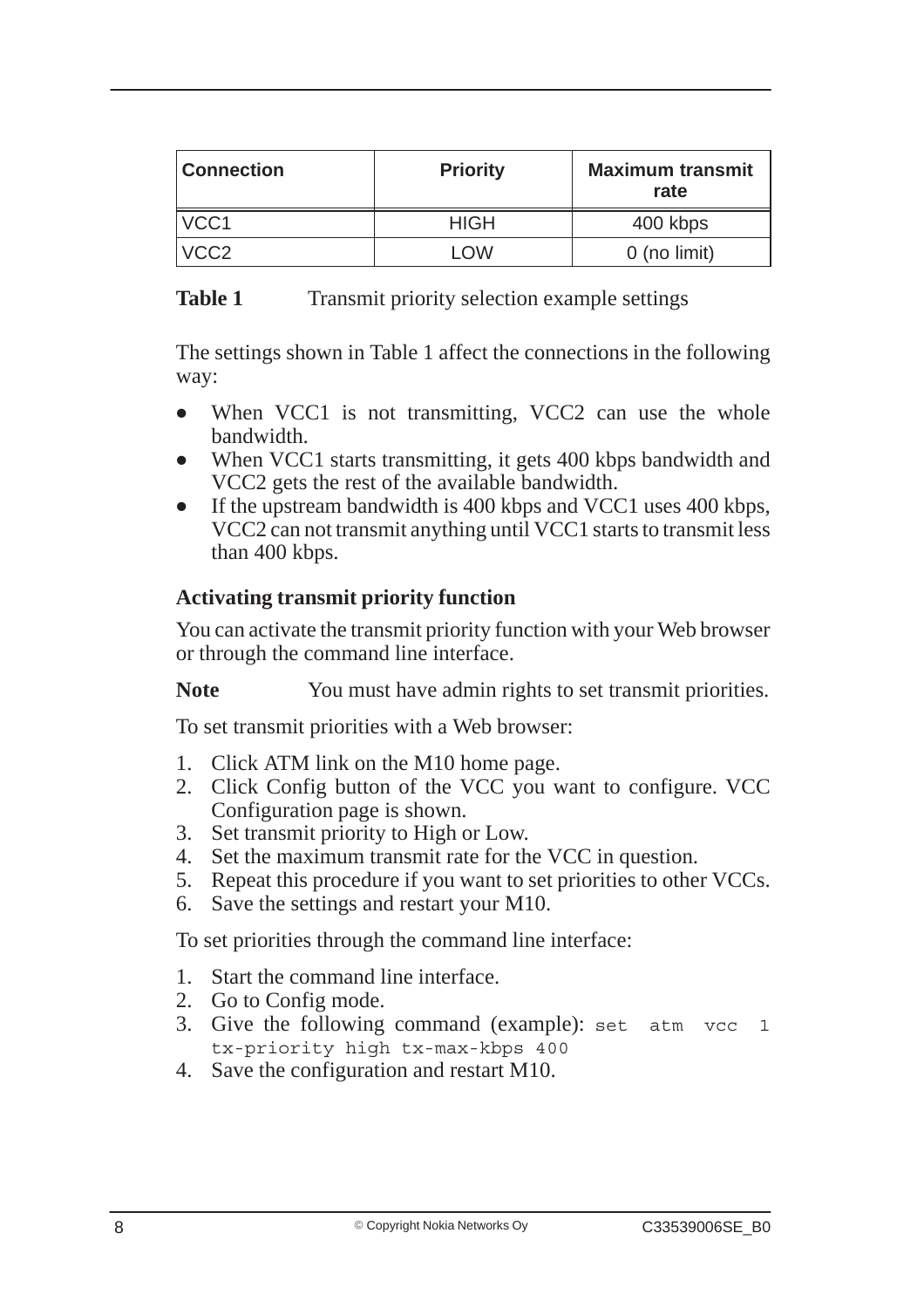The Set transmit priority CLI command is:

| <b>Command</b> | <b>Set transmit priority</b>                                                                                                                        |
|----------------|-----------------------------------------------------------------------------------------------------------------------------------------------------|
| Description    | Sets transmit priorities to VCCs                                                                                                                    |
| Syntax         | set atm [vcc x] tx-priority [high low] tx-max-kbps $[0 -$<br>1000]                                                                                  |
| Arguments      | The tx-priority argument sets the priority of the<br>VCC to high or low. The tx-max-kbps argument de-<br>fines the maximum transmit rate of the VCC |
| Example        | m10> set atm vcc 1 tx-priority high tx-<br>max-kbps 400                                                                                             |

#### **2.7 Static ARP configuration**

If you have devices on your Ethernet which do not understand ARP requests, you can manually set their IP addresses to the ARP table through the command line interface.

To configure a static ARP table entry:

- 1. Start the command line interface.
- 2. Go to Config mode.
- 3. Enter the following CLI command (example): set ip static-arp ip-address 192.168.1.2 hardware-address 00.40.43.02.20.1f
- 4. Save configuration and restart M10.

The new CLI command is:

| <b>Command</b>     | Set static ARP table entry                                                                                                                                |
|--------------------|-----------------------------------------------------------------------------------------------------------------------------------------------------------|
| <b>Description</b> | Sets a static IP address - MAC address mapping to the<br>ARP table                                                                                        |
| Syntax             | set ip static-arp ip-address [ip-address] hardware-ad-<br>dress [hardware-address]                                                                        |
| Arguments          | The ip-address argument defines the IP address as-<br>signed to the device. The hardware-address argu-<br>ment is the hardware MAC address of the device. |
| Example            | m10> set ip static-arp ip-address<br>192.168.1.2 hardware-address<br>00.40.43.02.20.1f                                                                    |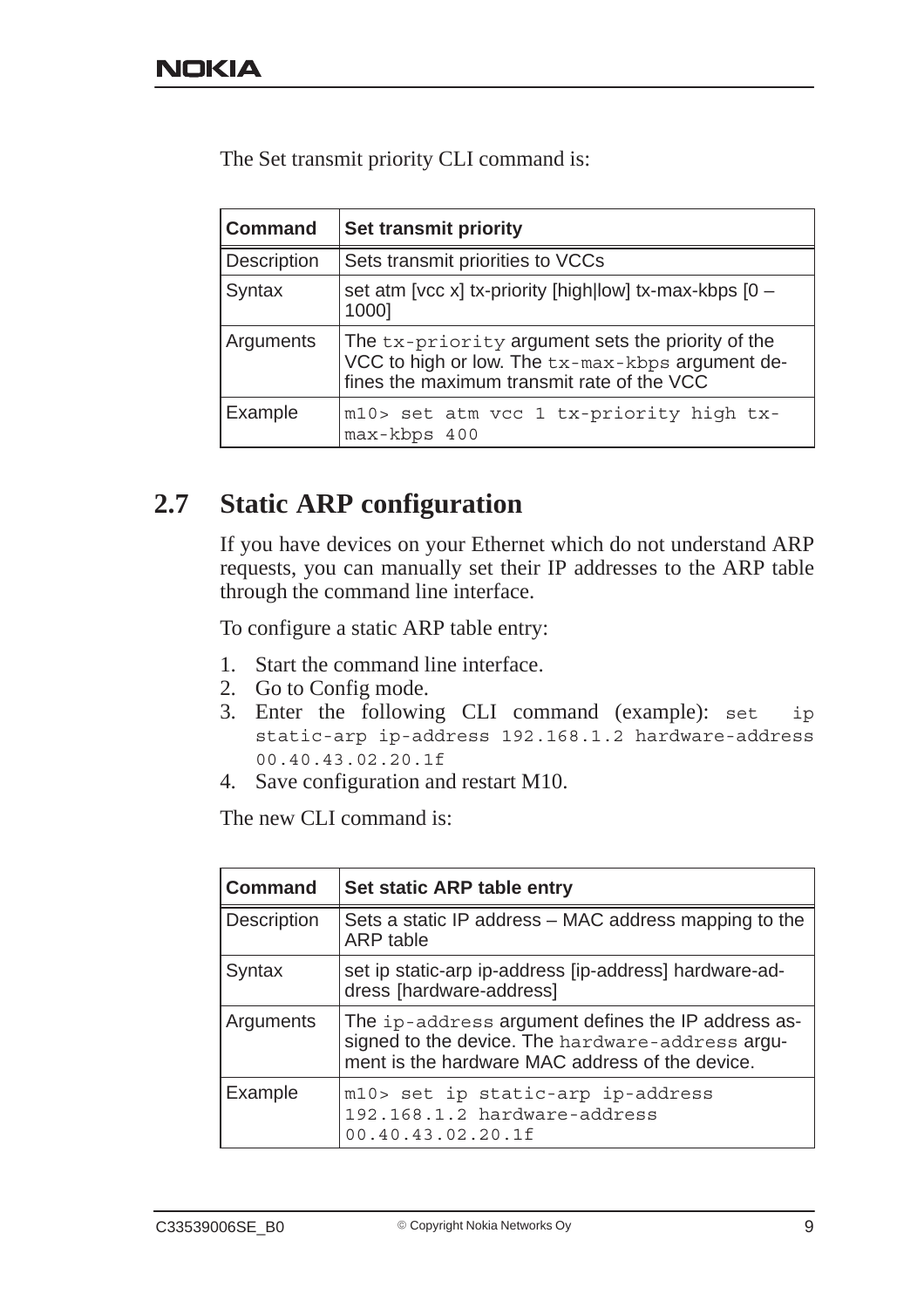## **2.8 Router configuration with user-admin rights**

Now a user with user-admin rights can also configure router settings. The link to the Router page is on the M10 home page.

## **2.9 NAT Pinhole Configuration page**

The NAT Pinhole Configuration page has been changed. Now the page contains also the Server Port Setup which is used for changing the port numbers of the integrated HTTP and telnet servers. You must change the port numbers if you use Network Address Port Translation and you have HTTP or telnet servers on your local network.

The new "Name" field on the NAT Pinhole Configuration page lets you name the pinhole entry.



When finished adding or deleting Pinhole Entries, click the Home button and restart the router.

NOTE: Add entries below either by selecting a protocol or by entering a protocol by number. Fill out only the form for the method chosen

| <b>Pinhole Entries</b> |      |  |                                      |                           |          |
|------------------------|------|--|--------------------------------------|---------------------------|----------|
|                        | Name |  | Protocol Ext Port Start Ext Port End | $Int \, \mathrm{IP}$ Addr | Int Port |
| Adc                    |      |  |                                      |                           |          |
| Ado                    |      |  |                                      |                           |          |
|                        |      |  |                                      |                           |          |

Router

Home

#### **Figure 4** NAT Pinhole Configuration page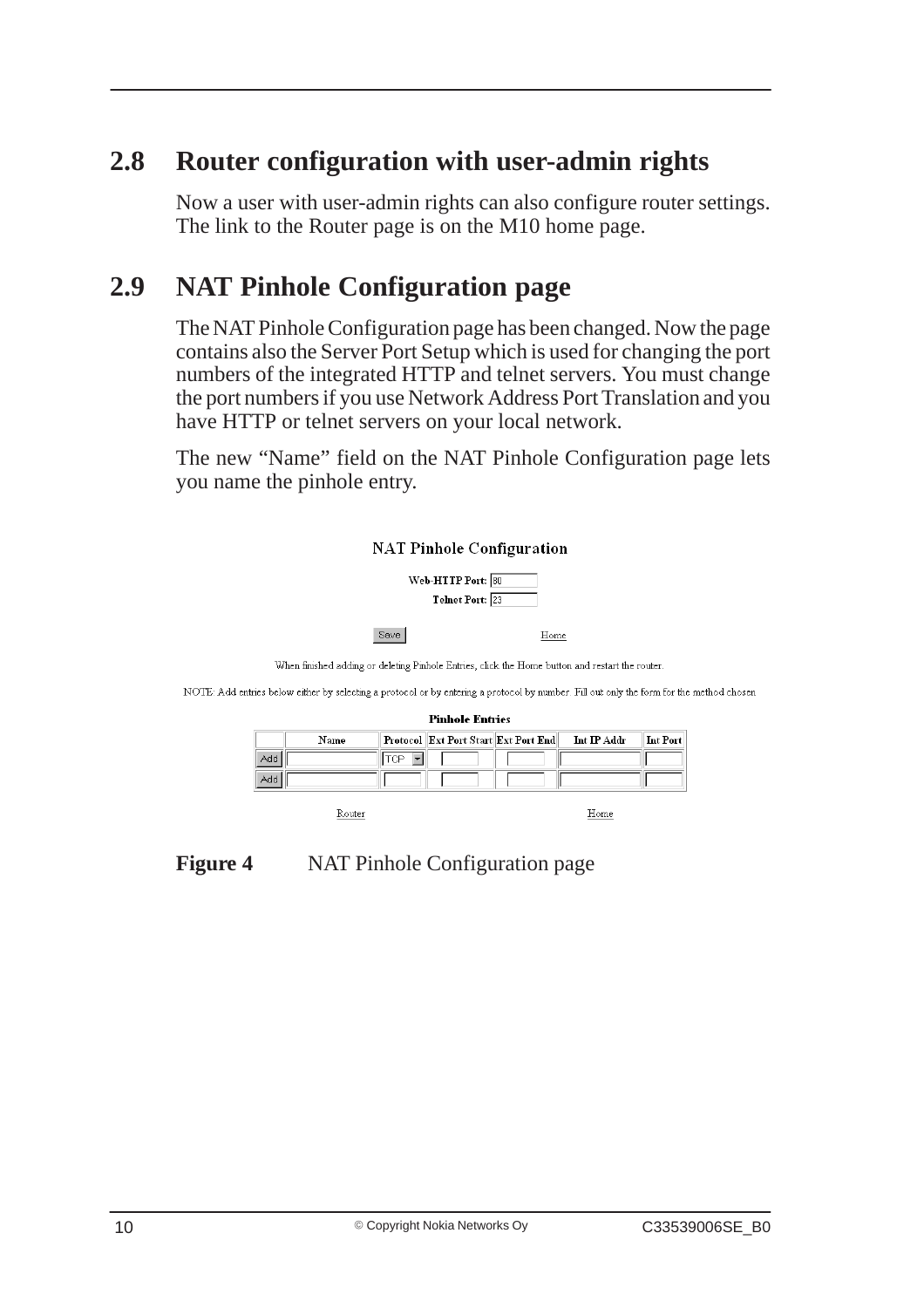The Configure pinhole CLI command has been changed. The new command is:

| <b>Command</b>     | <b>Configure pinhole</b>                                                                                                                                                                                                                                                                                                                                                                                                                                                                                                                                  |
|--------------------|-----------------------------------------------------------------------------------------------------------------------------------------------------------------------------------------------------------------------------------------------------------------------------------------------------------------------------------------------------------------------------------------------------------------------------------------------------------------------------------------------------------------------------------------------------------|
| <b>Description</b> | Configures pinhole.                                                                                                                                                                                                                                                                                                                                                                                                                                                                                                                                       |
| Syntax             | set pinhole name [name] protocol-select [tcp   udp  <br>icmp   pptp] external-port-start [port_number] external-<br>port-end [port_number] internal-ip [ip_address] internal-<br>port [port_number]                                                                                                                                                                                                                                                                                                                                                       |
| Arguments          | The name argument defines the unique pinhole entry<br>name. The protocol-select argument specifies the<br>protocol. The external-port-start specifies the<br>start of the external port range. The external-port-<br>end specifies the end of the external port range. To-<br>gether the external port arguments define the available<br>range of allowed external ports. The internal-ip<br>argument specifies the IP address of the server located<br>in LAN and the internal-port argument its port.<br>Valid values for port number are $0 - 65535$ . |
| Example            | m10> set pinhole name web-server proto-<br>col-select tcp external-port-start 80 ex-<br>ternal-port-end 80 internal-ip<br>192.168.1.180 internal-port 80                                                                                                                                                                                                                                                                                                                                                                                                  |

## **2.10 OAM default VPI/VCI 0/16**

By default, M10 answers ATM ping OAM loopbacks when they are sent on the ATM channel VPI/VCI 0/16. If you want to use this feature to test your ATM connection with ATM ping, make sure that the PVC 0/16 has been configured in your DSLAM towards M10.

#### **2.11 PPP over Ethernet encapsulations on WAN link**

Two new encapsulations have been added:

- $\bullet$ pppoe-vcmux
- $\bullet$ pppoe-llc

RFC 2516 defines the PPP over Ethernet. It describes the building of PPP sessions and encapsulating of PPP packets over Ethernet.

This feature affects the *Set payload encapsulation* command.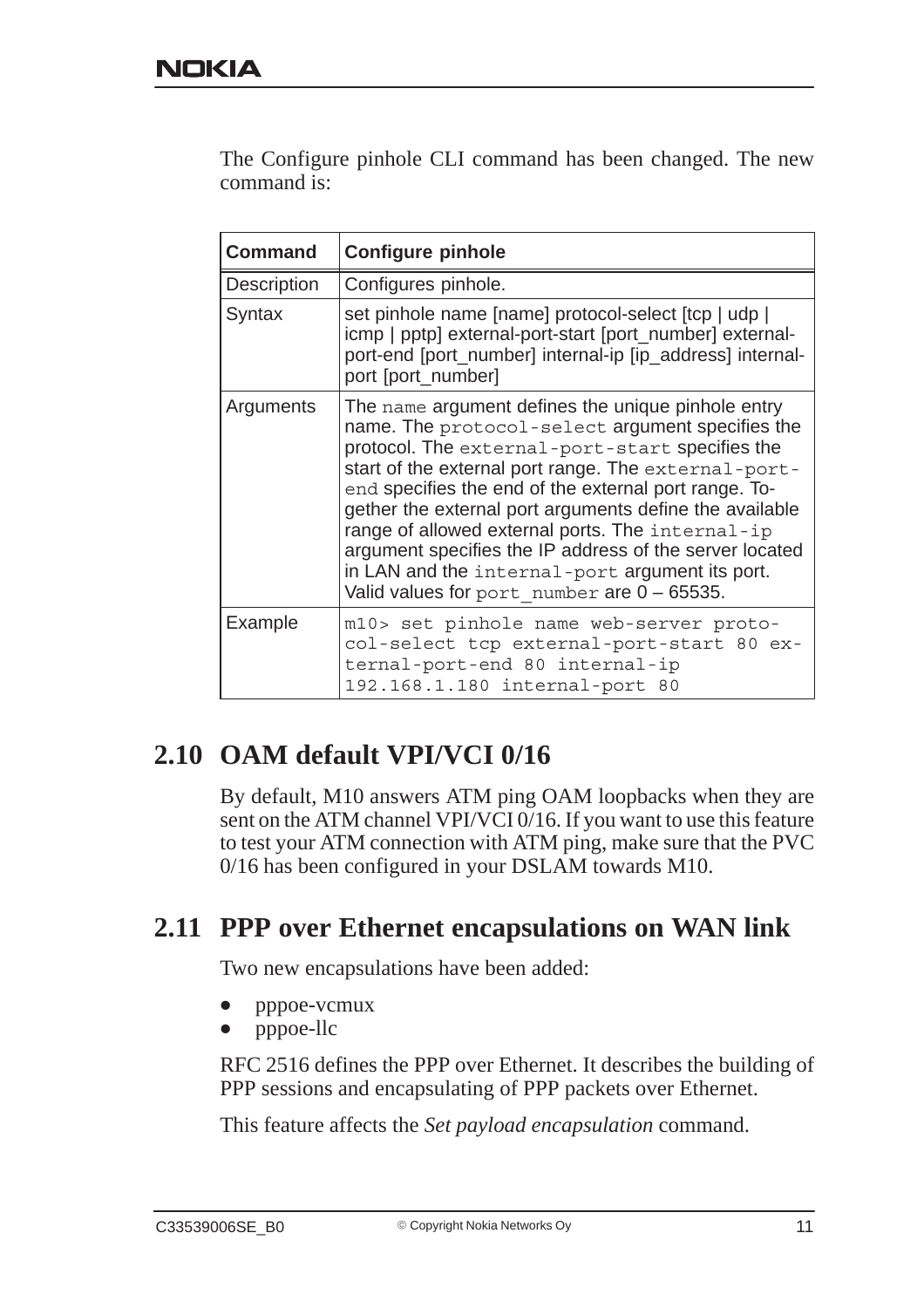| <b>Command</b>     | Set payload encapsulation for specific ATM chan-<br>nel                                                                                                                                                                                                                                                                                                                                                                                                                                                                                                                                                                                                                                                                                                                                |
|--------------------|----------------------------------------------------------------------------------------------------------------------------------------------------------------------------------------------------------------------------------------------------------------------------------------------------------------------------------------------------------------------------------------------------------------------------------------------------------------------------------------------------------------------------------------------------------------------------------------------------------------------------------------------------------------------------------------------------------------------------------------------------------------------------------------|
| <b>Description</b> | Defines how the payload is encapsulated to the speci-<br>fied logical ATM channel.                                                                                                                                                                                                                                                                                                                                                                                                                                                                                                                                                                                                                                                                                                     |
| Syntax             | set atm vcc [1   2   3   4   5   6   7   8] encap [ip-llc   ip-<br>vcmux   ether-llc   ether-vcmux   ppp-vcmux   ppp-llc  <br>pppoe-vcmux   pppoe-llc]                                                                                                                                                                                                                                                                                                                                                                                                                                                                                                                                                                                                                                 |
| Arguments          | The first argument $1 \mid 2 \mid 3 \mid 4 \mid 5 \mid 6 \mid 7 \mid 8$ specifies the<br>channel and the second argument sets the encapsula-<br>tion. The ip-llc and ether-llc encapsulations are<br>according to RFC 1483 with LLC/SNAP encapsulation<br>for IP and Ethernet frames, respectively. The ip-<br>vcmux and ether-vcmux encapsulation are vc-multi-<br>plexed according to RFC 1483 for IP and Ethernet<br>frames, respectively. In ppp-vcmux encapsulation both<br>bridged and routed protocols are first encapsulated to<br>point-to-point protocol (PPP) which is, in turn, encapsu-<br>lated to ATM according to RFC 1483 vc-multiplexing.<br>ppp-11c is PPP over ATM, LLC/NLPID encapsulation.<br>pppoe-vcmux and pppoe-11c are PPP over Ethernet<br>encapsulations. |
| Example            | m10 (top) >> set atm vcc 1 encap pppoe-<br>vcmux<br>$m10$ $(top)$ >>                                                                                                                                                                                                                                                                                                                                                                                                                                                                                                                                                                                                                                                                                                                   |

## **2.12 H.323 support for outgoing calls**

H.323 functionality has been added to NAT. H.323 messages will go through NAT to outbound direction. This feature enables, for example, outgoing NetMeeting calls without any addditional configuration in your M11.

## **2.13 PPP over Ethernet only bridging**

When bridging and eth-llc encapsulation are enabled, only PPP over Ethernet packets can be allowed to go from the LAN to the WAN. This is done with the following commands in the *Bridge* node: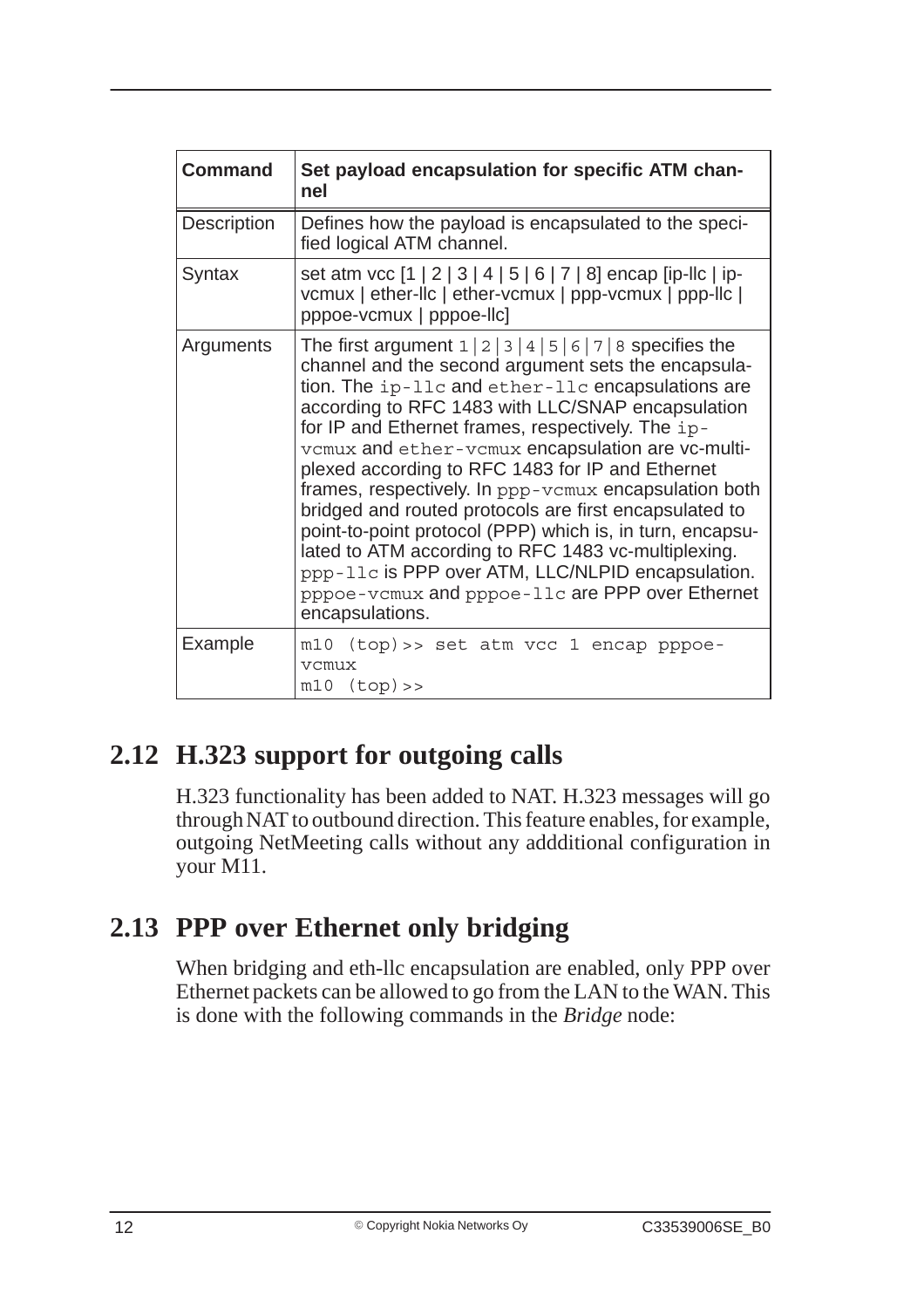| <b>Command</b>     | Switch on PPP over Ethernet filter on Ethernet port                                       |
|--------------------|-------------------------------------------------------------------------------------------|
| <b>Description</b> | When this filter is on, only PPP over Ehernet packets<br>will be bridged from LAN to WAN. |
| Syntax             | set ethernet filter pppoe-only [on   off]                                                 |
| Arguments          | off argument switches filter on and off.<br>on                                            |
| Example            | m10 (bridge) >> set ethernet filter pppoe-<br>only on<br>$m10$ (bridge) >>                |

| <b>Command</b>     | Switch on PPP over Ethernet filter on WAN port                                                                                                        |
|--------------------|-------------------------------------------------------------------------------------------------------------------------------------------------------|
| <b>Description</b> | When this filter is on, only PPP over Ehernet packets<br>will be bridged from LAN to WAN through the specified<br>ATM channel.                        |
| Syntax             | set dsl vcc[1   2   3   4   5   6   7   8] filter pppoe-only [on<br>  off]                                                                            |
| Arguments          | The first argument $1 \mid 2 \mid 3 \mid 4 \mid 5 \mid 6 \mid 7 \mid 8$ specifies the<br>channel and on   off argument switches filter on and<br>off. |
| Example            | m10 (bridge) >> set dsl vcc1 filter pppoe-<br>only on<br>$m10$ (bridge) >>                                                                            |